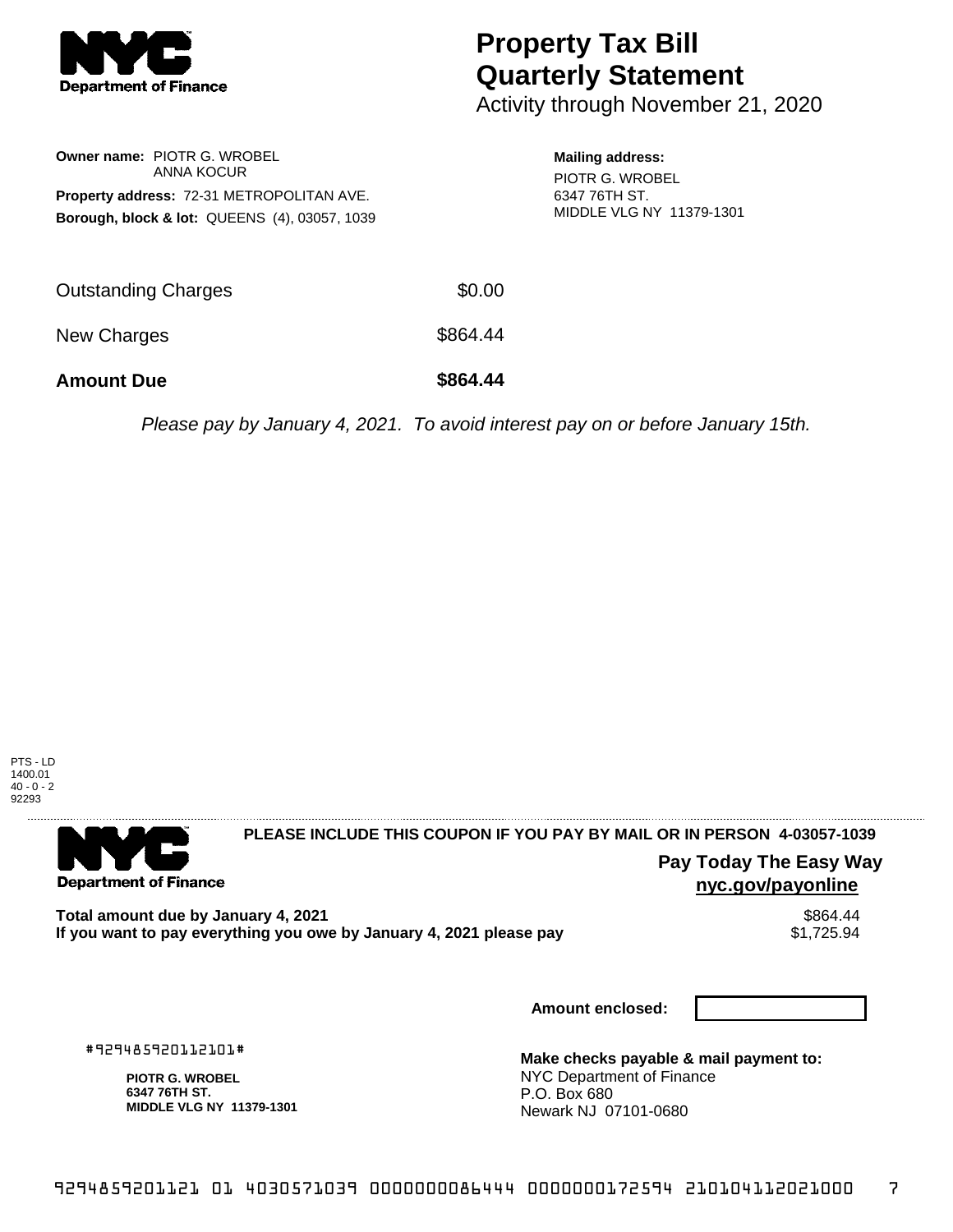

| <b>Previous Charges</b><br>Total previous charges including interest and payments |                      |            | Amount<br>\$0.00                 |
|-----------------------------------------------------------------------------------|----------------------|------------|----------------------------------|
|                                                                                   |                      |            |                                  |
| Finance-Property Tax<br><b>Adopted Tax Rate</b><br>Co-op Condo Abatement          | 01/01/2021           | 01/01/2021 | \$895.76<br>$$-43.56$<br>\$12.24 |
| <b>Total current charges</b>                                                      |                      |            | \$864.44                         |
| <b>Tax Year Charges Remaining</b>                                                 | <b>Activity Date</b> | Due Date   | <b>Amount</b>                    |
| Finance-Property Tax<br><b>Adopted Tax Rate</b><br>Co-op Condo Abatement          | 01/01/2021           | 04/01/2021 | \$895.76<br>$$-43.56$<br>\$12.24 |
| Total tax year charges remaining                                                  |                      |            | \$864.44                         |
| If you want to pay everything you owe by January 4, 2021 please pay               |                      |            | \$1,725.94                       |
| If you pay everything you owe by January 4, 2021, you would save:                 |                      |            | \$2.94                           |

## **Home banking payment instructions:**

- 1. **Log** into your bank or online bill pay website.
- 2. **Add** the new payee: NYC DOF Property Tax. Enter your account number, which is your boro, block and lot, as it appears here: 4-03057-1039 . You may also need to enter the address for the Department of Finance. The address is P.O. Box 680, Newark NJ 07101-0680.
- 3. **Schedule** your online payment using your checking or savings account.

## **Did Your Mailing Address Change?** If so, please visit us at **nyc.gov/changemailingaddress** or call **311.**

When you provide a check as payment, you authorize us either to use information from your check to make a one-time electronic fund transfer from your account or to process the payment as a check transaction.